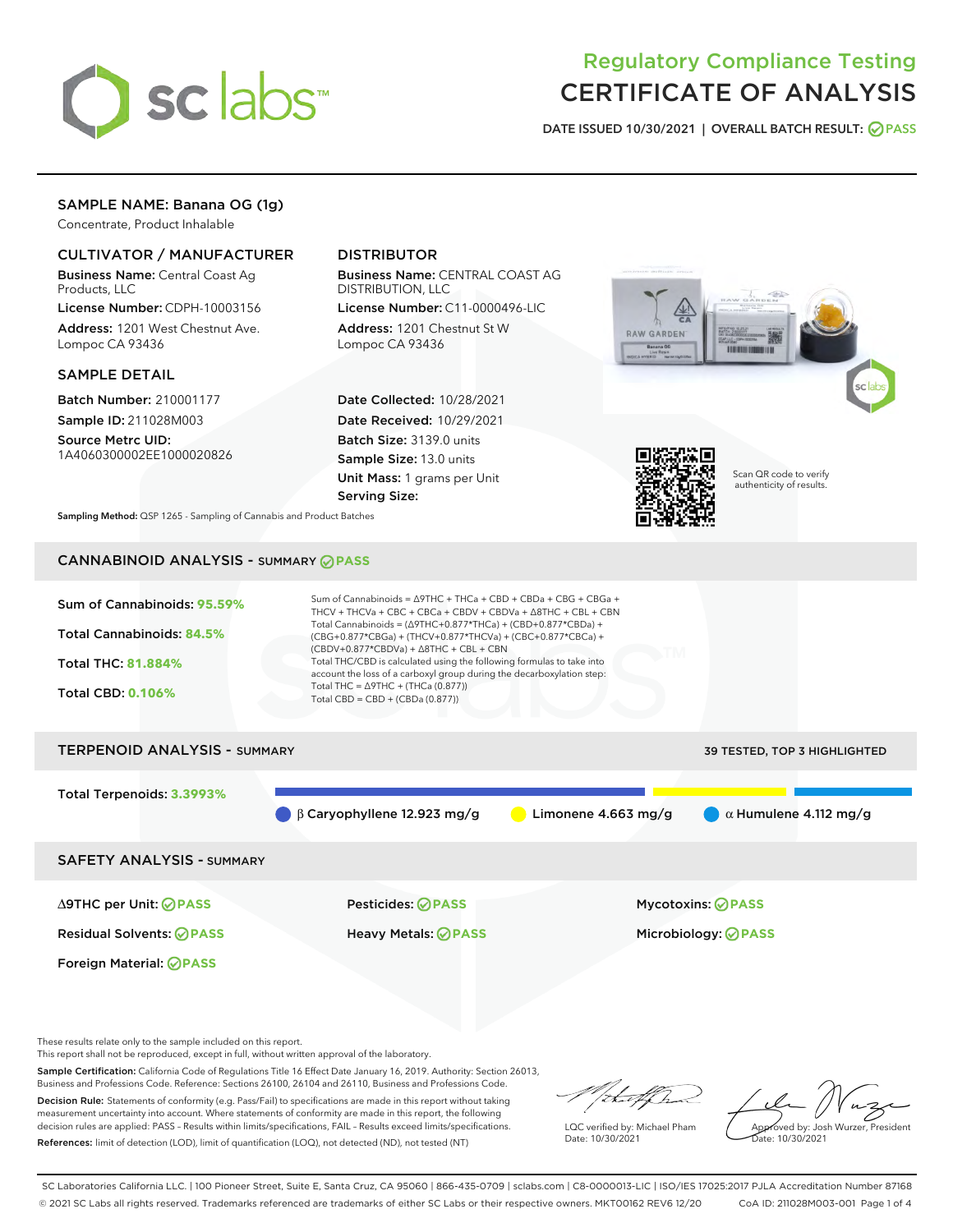

Terpene analysis utilizing gas chromatography-flame ionization detection (GC-



RESULT (%)

BANANA OG (1G) | DATE ISSUED 10/30/2021 | OVERALL BATCH RESULT: O PASS

TERPENOID TEST RESULTS - 10/30/2021

FID). **Method:** QSP 1192 - Analysis of Terpenoids by GC-FID

#### CANNABINOID TEST RESULTS - 10/29/2021 2 PASS

Tested by high-performance liquid chromatography with diode-array detection (HPLC-DAD). **Method:** QSP 1157 - Analysis of Cannabinoids by HPLC-DAD

#### TOTAL CANNABINOIDS: **84.5%**

Total Cannabinoids (Total THC) + (Total CBD) + (Total CBG) + (Total THCV) + (Total CBC) + (Total CBDV) + ∆8THC + CBL + CBN

TOTAL THC: **81.884%** Total THC (∆9THC+0.877\*THCa)

TOTAL CBD: **0.106%** Total CBD (CBD+0.877\*CBDa)

TOTAL THCV: 0.307% Total THCV (THCV+0.877\*THCVa)

> TOTAL CBC: 0.97% Total CBC (CBC+0.877\*CBCa)

TOTAL CBG: 1.2% Total CBG (CBG+0.877\*CBGa)

TOTAL CBDV: ND Total CBDV (CBDV+0.877\*CBDVa)

| <b>COMPOUND</b> | LOD/LOQ<br>(mg/g)          | <b>MEASUREMENT</b><br><b>UNCERTAINTY</b><br>(mg/g) | <b>RESULT</b><br>(mg/g) | <b>RESULT</b><br>(%) |
|-----------------|----------------------------|----------------------------------------------------|-------------------------|----------------------|
| <b>THCa</b>     | 0.05/0.14                  | ±22.583                                            | 878.72                  | 87.872               |
| <b>A9THC</b>    | 0.06 / 0.26                | ±1.658                                             | 48.20                   | 4.820                |
| <b>CBGa</b>     | 0.1/0.2                    | ±0.61                                              | 11.7                    | 1.17                 |
| <b>CBCa</b>     | 0.07 / 0.28                | ±0.464                                             | 9.48                    | 0.948                |
| <b>THCVa</b>    | 0.07/0.20                  | ±0.167                                             | 3.50                    | 0.350                |
| <b>CBG</b>      | 0.06/0.19                  | ±0.068                                             | 1.72                    | 0.172                |
| <b>CBC</b>      | 0.2 / 0.5                  | ±0.04                                              | 1.4                     | 0.14                 |
| <b>CBDa</b>     | 0.02/0.19                  | ±0.035                                             | 1.21                    | 0.121                |
| A8THC           | 0.1/0.4                    | N/A                                                | <b>ND</b>               | <b>ND</b>            |
| <b>THCV</b>     | 0.1/0.2                    | N/A                                                | <b>ND</b>               | <b>ND</b>            |
| <b>CBD</b>      | 0.07/0.29                  | N/A                                                | <b>ND</b>               | <b>ND</b>            |
| <b>CBDV</b>     | 0.04 / 0.15                | N/A                                                | <b>ND</b>               | <b>ND</b>            |
| <b>CBDVa</b>    | 0.03 / 0.53                | N/A                                                | <b>ND</b>               | <b>ND</b>            |
| <b>CBL</b>      | 0.06 / 0.24                | N/A                                                | <b>ND</b>               | <b>ND</b>            |
| <b>CBN</b>      | 0.1/0.3                    | N/A                                                | <b>ND</b>               | <b>ND</b>            |
|                 | <b>SUM OF CANNABINOIDS</b> |                                                    | 955.9 mg/g              | 95.59%               |

#### **UNIT MASS: 1 grams per Unit**

| ∆9THC per Unit                        | 1120 per-package limit | 48.20 mg/unit  | <b>PASS</b> |
|---------------------------------------|------------------------|----------------|-------------|
| <b>Total THC per Unit</b>             |                        | 818.84 mg/unit |             |
| <b>CBD per Unit</b>                   |                        | <b>ND</b>      |             |
| <b>Total CBD per Unit</b>             |                        | $1.06$ mg/unit |             |
| Sum of Cannabinoids<br>per Unit       |                        | 955.9 mg/unit  |             |
| <b>Total Cannabinoids</b><br>per Unit |                        | 844.7 mg/unit  |             |

| <b>COMPOUND</b>       | LOD/LOQ<br>(mg/g) | <b>MEASUREMENT</b><br><b>UNCERTAINTY</b><br>(mg/g) | <b>RESULT</b><br>(mg/g) | <b>RESULT</b><br>(%) |
|-----------------------|-------------------|----------------------------------------------------|-------------------------|----------------------|
| $\beta$ Caryophyllene | 0.004/0.012       | ±0.4601                                            | 12.923                  | 1.2923               |
| Limonene              | 0.005/0.016       | ±0.0667                                            | 4.663                   | 0.4663               |
| $\alpha$ Humulene     | 0.009/0.029       | ±0.1320                                            | 4.112                   | 0.4112               |
| <b>Myrcene</b>        | 0.008 / 0.025     | ±0.0237                                            | 1.834                   | 0.1834               |
| Linalool              | 0.009/0.032       | ±0.0598                                            | 1.573                   | 0.1573               |
| $\alpha$ Bisabolol    | 0.008 / 0.026     | ±0.0781                                            | 1.463                   | 0.1463               |
| <b>Terpineol</b>      | 0.016 / 0.055     | ±0.0770                                            | 1.254                   | 0.1254               |
| Fenchol               | 0.010 / 0.034     | ±0.0411                                            | 1.061                   | 0.1061               |

| <b>Terpineol</b>        | 0.016 / 0.055 | ±0.0770 | 1.254                                            | 0.1254              |
|-------------------------|---------------|---------|--------------------------------------------------|---------------------|
| Fenchol                 | 0.010 / 0.034 | ±0.0411 | 1.061                                            | 0.1061              |
| Terpinolene             | 0.008 / 0.026 | ±0.0193 | 0.943                                            | 0.0943              |
| trans-β-Farnesene       | 0.008 / 0.025 | ±0.0248 | 0.698                                            | 0.0698              |
| <b>Nerolidol</b>        | 0.009 / 0.028 | ±0.0361 | 0.574                                            | 0.0574              |
| $\beta$ Pinene          | 0.004 / 0.014 | ±0.0064 | 0.554                                            | 0.0554              |
| Ocimene                 | 0.011 / 0.038 | ±0.0165 | 0.515                                            | 0.0515              |
| Caryophyllene<br>Oxide  | 0.010 / 0.033 | ±0.0219 | 0.477                                            | 0.0477              |
| $\alpha$ Pinene         | 0.005 / 0.017 | ±0.0035 | 0.403                                            | 0.0403              |
| Borneol                 | 0.005 / 0.016 | ±0.0122 | 0.291                                            | 0.0291              |
| Guaiol                  | 0.009 / 0.030 | ±0.0087 | 0.185                                            | 0.0185              |
| Valencene               | 0.009 / 0.030 | ±0.0090 | 0.130                                            | 0.0130              |
| Fenchone                | 0.009 / 0.028 | ±0.0035 | 0.121                                            | 0.0121              |
| Camphene                | 0.005 / 0.015 | ±0.0007 | 0.065                                            | 0.0065              |
| Citronellol             | 0.003 / 0.010 | ±0.0022 | 0.046                                            | 0.0046              |
| Sabinene Hydrate        | 0.006 / 0.022 | ±0.0013 | 0.034                                            | 0.0034              |
| Geraniol                | 0.002 / 0.007 | ±0.0010 | 0.023                                            | 0.0023              |
| $\alpha$ Terpinene      | 0.005 / 0.017 | ±0.0003 | 0.021                                            | 0.0021              |
| $\gamma$ Terpinene      | 0.006 / 0.018 | ±0.0003 | 0.019                                            | 0.0019              |
| Nerol                   | 0.003 / 0.011 | ±0.0005 | 0.011                                            | 0.0011              |
| $\alpha$ Phellandrene   | 0.006 / 0.020 | N/A     | <loq< th=""><th><math>&lt;</math>LOQ</th></loq<> | $<$ LOQ             |
| 3 Carene                | 0.005 / 0.018 | N/A     | <loq< th=""><th><loq< th=""></loq<></th></loq<>  | <loq< th=""></loq<> |
| Sabinene                | 0.004 / 0.014 | N/A     | <b>ND</b>                                        | <b>ND</b>           |
| p-Cymene                | 0.005 / 0.016 | N/A     | <b>ND</b>                                        | <b>ND</b>           |
| Eucalyptol              | 0.006 / 0.018 | N/A     | <b>ND</b>                                        | <b>ND</b>           |
| (-)-Isopulegol          | 0.005 / 0.016 | N/A     | <b>ND</b>                                        | <b>ND</b>           |
| Camphor                 | 0.006 / 0.019 | N/A     | <b>ND</b>                                        | ND                  |
| Isoborneol              | 0.004 / 0.012 | N/A     | <b>ND</b>                                        | ND                  |
| Menthol                 | 0.008 / 0.025 | N/A     | ND                                               | ND                  |
| R-(+)-Pulegone          | 0.003 / 0.011 | N/A     | <b>ND</b>                                        | <b>ND</b>           |
| <b>Geranyl Acetate</b>  | 0.004 / 0.014 | N/A     | <b>ND</b>                                        | <b>ND</b>           |
| $\alpha$ Cedrene        | 0.005 / 0.016 | N/A     | <b>ND</b>                                        | <b>ND</b>           |
| Cedrol                  | 0.008 / 0.027 | N/A     | <b>ND</b>                                        | <b>ND</b>           |
| <b>TOTAL TERPENOIDS</b> |               |         | 33.993 mg/g                                      | 3.3993%             |

SC Laboratories California LLC. | 100 Pioneer Street, Suite E, Santa Cruz, CA 95060 | 866-435-0709 | sclabs.com | C8-0000013-LIC | ISO/IES 17025:2017 PJLA Accreditation Number 87168 © 2021 SC Labs all rights reserved. Trademarks referenced are trademarks of either SC Labs or their respective owners. MKT00162 REV6 12/20 CoA ID: 211028M003-001 Page 2 of 4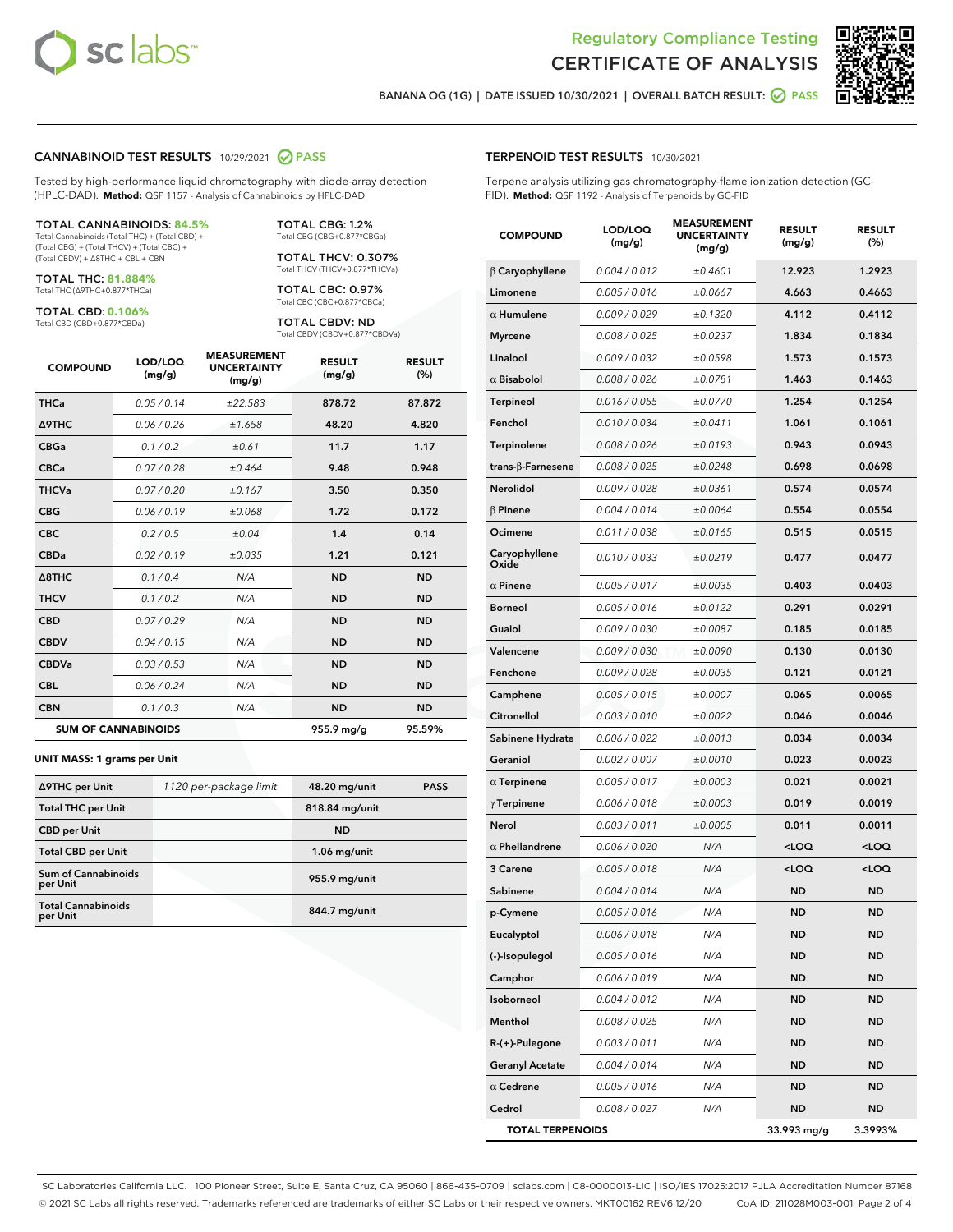



BANANA OG (1G) | DATE ISSUED 10/30/2021 | OVERALL BATCH RESULT:  $\bigcirc$  PASS

## CATEGORY 1 PESTICIDE TEST RESULTS - 10/30/2021 2 PASS

Pesticide and plant growth regulator analysis utilizing high-performance liquid chromatography-mass spectrometry (HPLC-MS) or gas chromatography-mass spectrometry (GC-MS). \*GC-MS utilized where indicated. **Method:** QSP 1212 - Analysis of Pesticides and Mycotoxins by LC-MS or QSP 1213 - Analysis of Pesticides by GC-MS

| <b>COMPOUND</b>             | LOD/LOQ<br>$(\mu g/g)$ | <b>ACTION</b><br><b>LIMIT</b><br>$(\mu g/g)$ | <b>MEASUREMENT</b><br><b>UNCERTAINTY</b><br>$(\mu g/g)$ | <b>RESULT</b><br>$(\mu g/g)$ | <b>RESULT</b> |
|-----------------------------|------------------------|----------------------------------------------|---------------------------------------------------------|------------------------------|---------------|
| Aldicarb                    | 0.03 / 0.08            | $\ge$ LOD                                    | N/A                                                     | <b>ND</b>                    | <b>PASS</b>   |
| Carbofuran                  | 0.02/0.05              | $>$ LOD                                      | N/A                                                     | <b>ND</b>                    | <b>PASS</b>   |
| Chlordane*                  | 0.03 / 0.08            | $\geq$ LOD                                   | N/A                                                     | <b>ND</b>                    | <b>PASS</b>   |
| Chlorfenapyr*               | 0.03/0.10              | $\geq$ LOD                                   | N/A                                                     | <b>ND</b>                    | <b>PASS</b>   |
| Chlorpyrifos                | 0.02 / 0.06            | $\ge$ LOD                                    | N/A                                                     | <b>ND</b>                    | <b>PASS</b>   |
| Coumaphos                   | 0.02 / 0.07            | $\ge$ LOD                                    | N/A                                                     | <b>ND</b>                    | <b>PASS</b>   |
| Daminozide                  | 0.02/0.07              | $>$ LOD                                      | N/A                                                     | <b>ND</b>                    | <b>PASS</b>   |
| <b>DDVP</b><br>(Dichlorvos) | 0.03/0.09              | $\ge$ LOD                                    | N/A                                                     | <b>ND</b>                    | <b>PASS</b>   |
| Dimethoate                  | 0.03 / 0.08            | $\ge$ LOD                                    | N/A                                                     | <b>ND</b>                    | <b>PASS</b>   |
| Ethoprop(hos)               | 0.03/0.10              | $>$ LOD                                      | N/A                                                     | <b>ND</b>                    | <b>PASS</b>   |
| Etofenprox                  | 0.02 / 0.06            | $\ge$ LOD                                    | N/A                                                     | <b>ND</b>                    | <b>PASS</b>   |
| Fenoxycarb                  | 0.03 / 0.08            | $\ge$ LOD                                    | N/A                                                     | <b>ND</b>                    | <b>PASS</b>   |
| Fipronil                    | 0.03/0.08              | $\ge$ LOD                                    | N/A                                                     | <b>ND</b>                    | <b>PASS</b>   |
| Imazalil                    | 0.02 / 0.06            | $\ge$ LOD                                    | N/A                                                     | <b>ND</b>                    | <b>PASS</b>   |
| <b>Methiocarb</b>           | 0.02 / 0.07            | $\ge$ LOD                                    | N/A                                                     | <b>ND</b>                    | <b>PASS</b>   |
| Methyl<br>parathion         | 0.03/0.10              | $\ge$ LOD                                    | N/A                                                     | <b>ND</b>                    | <b>PASS</b>   |
| <b>Mevinphos</b>            | 0.03/0.09              | $>$ LOD                                      | N/A                                                     | <b>ND</b>                    | <b>PASS</b>   |
| Paclobutrazol               | 0.02 / 0.05            | $\ge$ LOD                                    | N/A                                                     | <b>ND</b>                    | <b>PASS</b>   |
| Propoxur                    | 0.03/0.09              | $\ge$ LOD                                    | N/A                                                     | <b>ND</b>                    | <b>PASS</b>   |
| Spiroxamine                 | 0.03 / 0.08            | $\ge$ LOD                                    | N/A                                                     | <b>ND</b>                    | <b>PASS</b>   |
| Thiacloprid                 | 0.03/0.10              | $\ge$ LOD                                    | N/A                                                     | <b>ND</b>                    | <b>PASS</b>   |

#### CATEGORY 2 PESTICIDE TEST RESULTS - 10/30/2021 @ PASS

| <b>COMPOUND</b>          | LOD/LOO<br>$(\mu g/g)$ | <b>ACTION</b><br><b>LIMIT</b><br>$(\mu g/g)$ | <b>MEASUREMENT</b><br><b>UNCERTAINTY</b><br>$(\mu g/g)$ | <b>RESULT</b><br>$(\mu g/g)$ | <b>RESULT</b> |
|--------------------------|------------------------|----------------------------------------------|---------------------------------------------------------|------------------------------|---------------|
| Abamectin                | 0.03/0.10              | 0.1                                          | N/A                                                     | <b>ND</b>                    | <b>PASS</b>   |
| Acephate                 | 0.02/0.07              | 0.1                                          | N/A                                                     | <b>ND</b>                    | <b>PASS</b>   |
| Acequinocyl              | 0.02/0.07              | 0.1                                          | N/A                                                     | <b>ND</b>                    | <b>PASS</b>   |
| Acetamiprid              | 0.02/0.05              | 0.1                                          | N/A                                                     | <b>ND</b>                    | <b>PASS</b>   |
| Azoxystrobin             | 0.02/0.07              | 0.1                                          | N/A                                                     | <b>ND</b>                    | <b>PASS</b>   |
| <b>Bifenazate</b>        | 0.01/0.04              | 0.1                                          | N/A                                                     | <b>ND</b>                    | <b>PASS</b>   |
| <b>Bifenthrin</b>        | 0.02 / 0.05            | 3                                            | N/A                                                     | <b>ND</b>                    | <b>PASS</b>   |
| <b>Boscalid</b>          | 0.03/0.09              | 0.1                                          | N/A                                                     | <b>ND</b>                    | <b>PASS</b>   |
| Captan                   | 0.19/0.57              | 0.7                                          | N/A                                                     | <b>ND</b>                    | <b>PASS</b>   |
| Carbaryl                 | 0.02/0.06              | 0.5                                          | N/A                                                     | <b>ND</b>                    | <b>PASS</b>   |
| Chlorantranilip-<br>role | 0.04/0.12              | 10                                           | N/A                                                     | <b>ND</b>                    | <b>PASS</b>   |
| Clofentezine             | 0.03/0.09              | 0.1                                          | N/A                                                     | <b>ND</b>                    | <b>PASS</b>   |

#### CATEGORY 2 PESTICIDE TEST RESULTS - 10/30/2021 continued

| <b>COMPOUND</b>               | LOD/LOQ<br>(µg/g) | <b>ACTION</b><br><b>LIMIT</b><br>$(\mu g/g)$ | <b>MEASUREMENT</b><br><b>UNCERTAINTY</b><br>$(\mu g/g)$ | <b>RESULT</b><br>(µg/g) | <b>RESULT</b> |
|-------------------------------|-------------------|----------------------------------------------|---------------------------------------------------------|-------------------------|---------------|
| Cyfluthrin                    | 0.12 / 0.38       | $\overline{c}$                               | N/A                                                     | ND                      | <b>PASS</b>   |
| Cypermethrin                  | 0.11 / 0.32       | $\mathcal{I}$                                | N/A                                                     | ND                      | PASS          |
| <b>Diazinon</b>               | 0.02 / 0.05       | 0.1                                          | N/A                                                     | <b>ND</b>               | <b>PASS</b>   |
| Dimethomorph                  | 0.03 / 0.09       | 2                                            | N/A                                                     | ND                      | PASS          |
| Etoxazole                     | 0.02 / 0.06       | 0.1                                          | N/A                                                     | ND                      | <b>PASS</b>   |
| Fenhexamid                    | 0.03 / 0.09       | 0.1                                          | N/A                                                     | ND                      | <b>PASS</b>   |
| Fenpyroximate                 | 0.02 / 0.06       | 0.1                                          | N/A                                                     | <b>ND</b>               | <b>PASS</b>   |
| Flonicamid                    | 0.03 / 0.10       | 0.1                                          | N/A                                                     | ND                      | <b>PASS</b>   |
| Fludioxonil                   | 0.03 / 0.10       | 0.1                                          | N/A                                                     | ND                      | <b>PASS</b>   |
| Hexythiazox                   | 0.02 / 0.07       | 0.1                                          | N/A                                                     | ND                      | <b>PASS</b>   |
| Imidacloprid                  | 0.04 / 0.11       | 5                                            | N/A                                                     | ND                      | <b>PASS</b>   |
| Kresoxim-methyl               | 0.02 / 0.07       | 0.1                                          | N/A                                                     | ND                      | <b>PASS</b>   |
| Malathion                     | 0.03 / 0.09       | 0.5                                          | N/A                                                     | ND                      | <b>PASS</b>   |
| Metalaxyl                     | 0.02 / 0.07       | $\overline{c}$                               | N/A                                                     | ND                      | <b>PASS</b>   |
| Methomyl                      | 0.03 / 0.10       | $\mathbf{1}$                                 | N/A                                                     | ND                      | <b>PASS</b>   |
| Myclobutanil                  | 0.03 / 0.09       | 0.1                                          | N/A                                                     | <b>ND</b>               | <b>PASS</b>   |
| Naled                         | 0.02 / 0.07       | 0.1                                          | N/A                                                     | ND                      | <b>PASS</b>   |
| Oxamyl                        | 0.04 / 0.11       | 0.5                                          | N/A                                                     | ND                      | PASS          |
| Pentachloronitro-<br>benzene* | 0.03 / 0.09       | 0.1                                          | N/A                                                     | ND                      | <b>PASS</b>   |
| Permethrin                    | 0.04 / 0.12       | 0.5                                          | N/A                                                     | ND                      | <b>PASS</b>   |
| Phosmet                       | 0.03 / 0.10       | 0.1                                          | N/A                                                     | ND                      | <b>PASS</b>   |
| Piperonylbu-<br>toxide        | 0.02 / 0.07       | 3                                            | N/A                                                     | <b>ND</b>               | <b>PASS</b>   |
| Prallethrin                   | 0.03 / 0.08       | 0.1                                          | N/A                                                     | ND                      | <b>PASS</b>   |
| Propiconazole                 | 0.02 / 0.07       | 0.1                                          | N/A                                                     | <b>ND</b>               | <b>PASS</b>   |
| Pyrethrins                    | 0.04 / 0.12       | 0.5                                          | N/A                                                     | ND                      | PASS          |
| Pyridaben                     | 0.02 / 0.07       | 0.1                                          | N/A                                                     | <b>ND</b>               | <b>PASS</b>   |
| Spinetoram                    | 0.02 / 0.07       | 0.1                                          | N/A                                                     | ND                      | <b>PASS</b>   |
| Spinosad                      | 0.02 / 0.07       | 0.1                                          | N/A                                                     | ND                      | PASS          |
| Spiromesifen                  | 0.02 / 0.05       | 0.1                                          | N/A                                                     | <b>ND</b>               | <b>PASS</b>   |
| Spirotetramat                 | 0.02 / 0.06       | 0.1                                          | N/A                                                     | ND                      | <b>PASS</b>   |
| Tebuconazole                  | 0.02 / 0.07       | 0.1                                          | N/A                                                     | ND                      | <b>PASS</b>   |
| Thiamethoxam                  | 0.03 / 0.10       | 5                                            | N/A                                                     | <b>ND</b>               | <b>PASS</b>   |
| Trifloxystrobin               | 0.03 / 0.08       | 0.1                                          | N/A                                                     | <b>ND</b>               | <b>PASS</b>   |

SC Laboratories California LLC. | 100 Pioneer Street, Suite E, Santa Cruz, CA 95060 | 866-435-0709 | sclabs.com | C8-0000013-LIC | ISO/IES 17025:2017 PJLA Accreditation Number 87168 © 2021 SC Labs all rights reserved. Trademarks referenced are trademarks of either SC Labs or their respective owners. MKT00162 REV6 12/20 CoA ID: 211028M003-001 Page 3 of 4